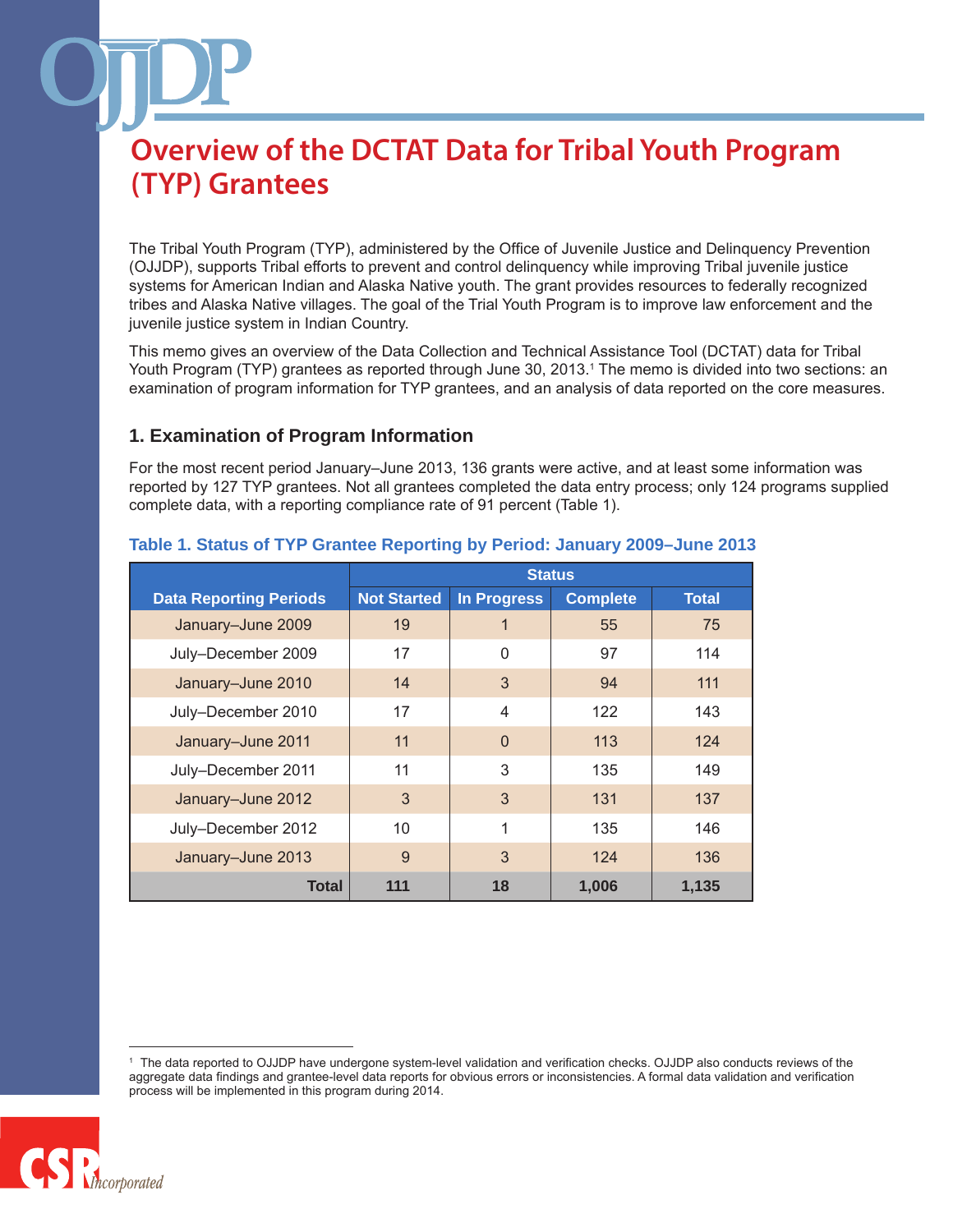Table 2 shows the total grant amounts awarded to Tribal Youth Program grantees organized by State. Based on current and active TYP grants, Oklahoma received the most funds (\$6,031,698), followed by Alaska (\$5,744,777). Table 2 shows a more comprehensive comparison of grant amounts awarded to tribes.

| <b>Grantee</b> |                |                               | <b>Grantee</b> |                  |                        |
|----------------|----------------|-------------------------------|----------------|------------------|------------------------|
| <b>State</b>   | N              | <b>Grant Amount (Dollars)</b> | <b>State</b>   | $\boldsymbol{N}$ | <b>Grant Amount (D</b> |
| <b>AK</b>      | 17             | \$5,744,777                   | <b>NC</b>      | 1                | 478,496<br>\$.         |
| AZ             | 9              | 4,145,857                     | <b>ND</b>      | 4                | 1,680,324              |
| <b>CA</b>      | 14             | 4,896,182                     | <b>NE</b>      | 6                | 2,324,221              |
| CO             | 2              | 750,000                       | <b>NM</b>      | 4                | 1,357,422              |
| ID             | 3              | 1,223,348                     | <b>NV</b>      | 6                | 1,765,084              |
| <b>KS</b>      | 1              | 300,000                       | <b>NY</b>      | 1                | 450,000                |
| <b>MA</b>      | 1              | 300,000                       | <b>OK</b>      | 14               | 6,031,698              |
| ME             | 2              | 589,600                       | <b>OR</b>      | 9                | 3,176,894              |
| MI             | $\overline{7}$ | 2,461,645                     | <b>SD</b>      | $\overline{7}$   | 3,386,698              |
| <b>MN</b>      | 4              | 1,866,818                     | <b>WA</b>      | 10               | 3,999,349              |
| <b>MS</b>      | 1              | 700,000                       | WI             | $\overline{7}$   | 2,960,078              |
| МT             | 4              | 1,520,033                     | <b>WY</b>      | 2                | 886,670                |
|                |                |                               |                |                  |                        |

### **Table 2. Total TYP Grant Amount by State: January–June 2013**

| <b>Grantee</b><br><b>State</b> | N              | <b>Grant Amount (Dollars)</b> |
|--------------------------------|----------------|-------------------------------|
| <b>NC</b>                      | $\mathbf{1}$   | \$<br>478,496                 |
| ND                             | 4              | 1,680,324                     |
| <b>NE</b>                      | 6              | 2,324,221                     |
| ΝM                             | $\overline{4}$ | 1,357,422                     |
| NV                             | 6              | 1,765,084                     |
| <b>NY</b>                      | 1              | 450,000                       |
| <b>OK</b>                      | 14             | 6,031,698                     |
| <b>OR</b>                      | 9              | 3,176,894                     |
| <b>SD</b>                      | $\overline{7}$ | 3,386,698                     |
| WA                             | 10             | 3,999,349                     |
| WI                             | $\overline{7}$ | 2,960,078                     |
| WY                             | $\overline{2}$ | 886,670                       |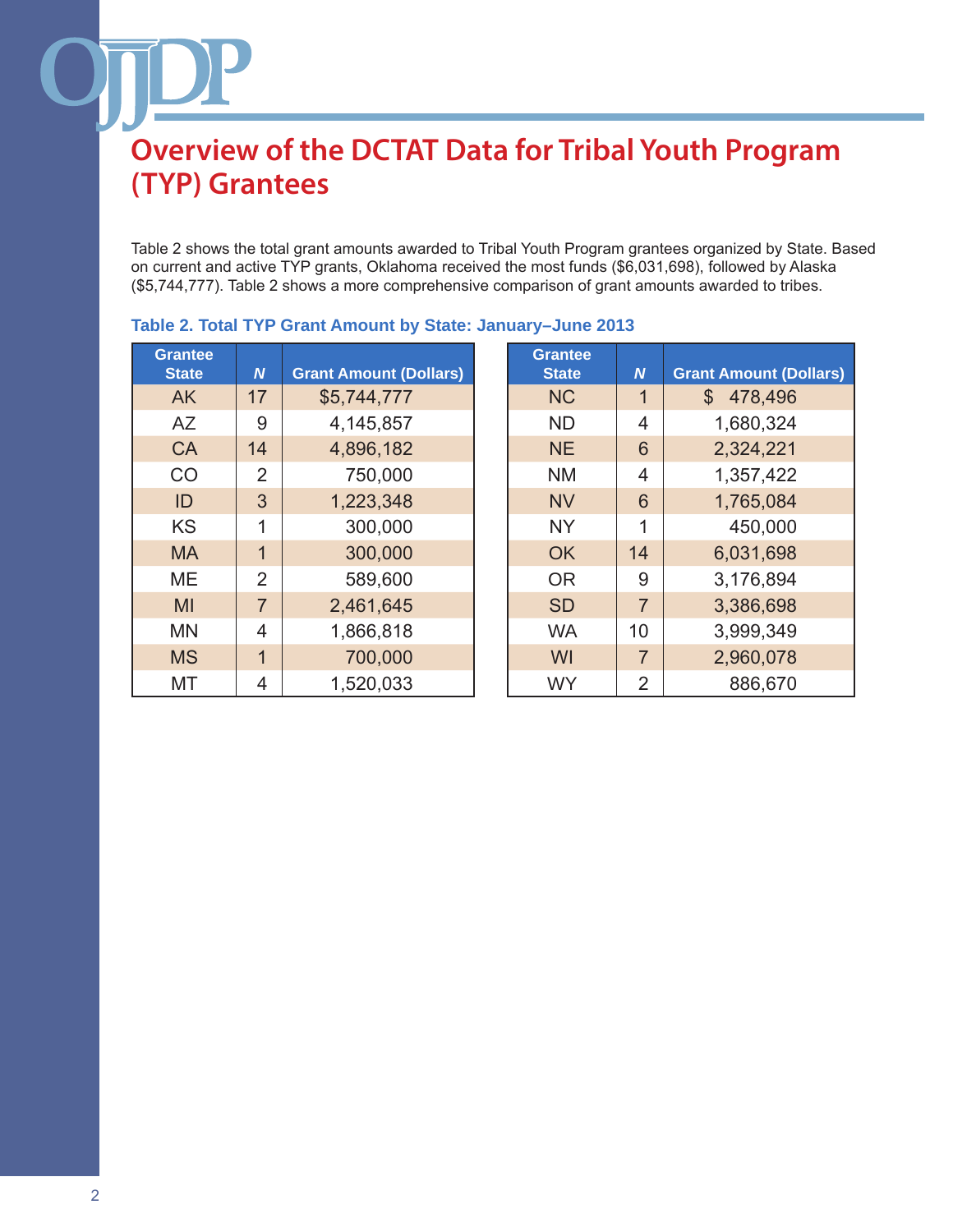Figure 1 illustrates a comparison across States on the number of grants implemented through the Tribal Youth Program funds. The most grants awarded during the January–June 2013 reporting period were reported in Alaska (*n* = 17). California and Oklahoma were second with a similar large amount of grants (*n* = 14).



#### **Figure 1. Grants per State: January–June 2013 (***N* **= 136)**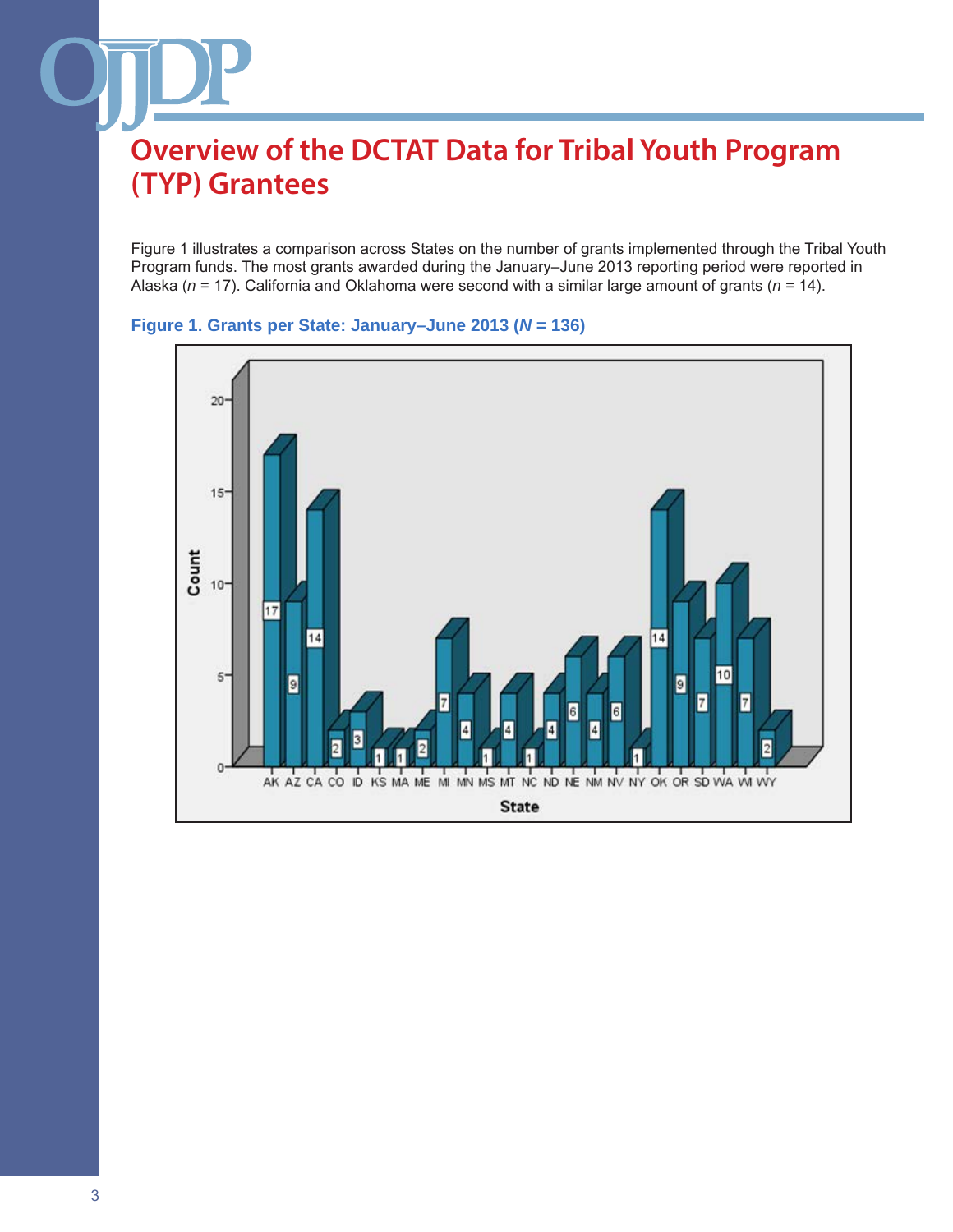Analysis of implementing agencies for the current reporting period revealed that the largest numbers of programs were implemented by Tribal Government organizations (84 percent). Juvenile justice and nonprofit community-based organizations were equally the second-largest implementing agencies at 7 percent each (Figure 2).



#### **Figure 2. Grants by Implementing Organization Type (Percent): January–June 2013**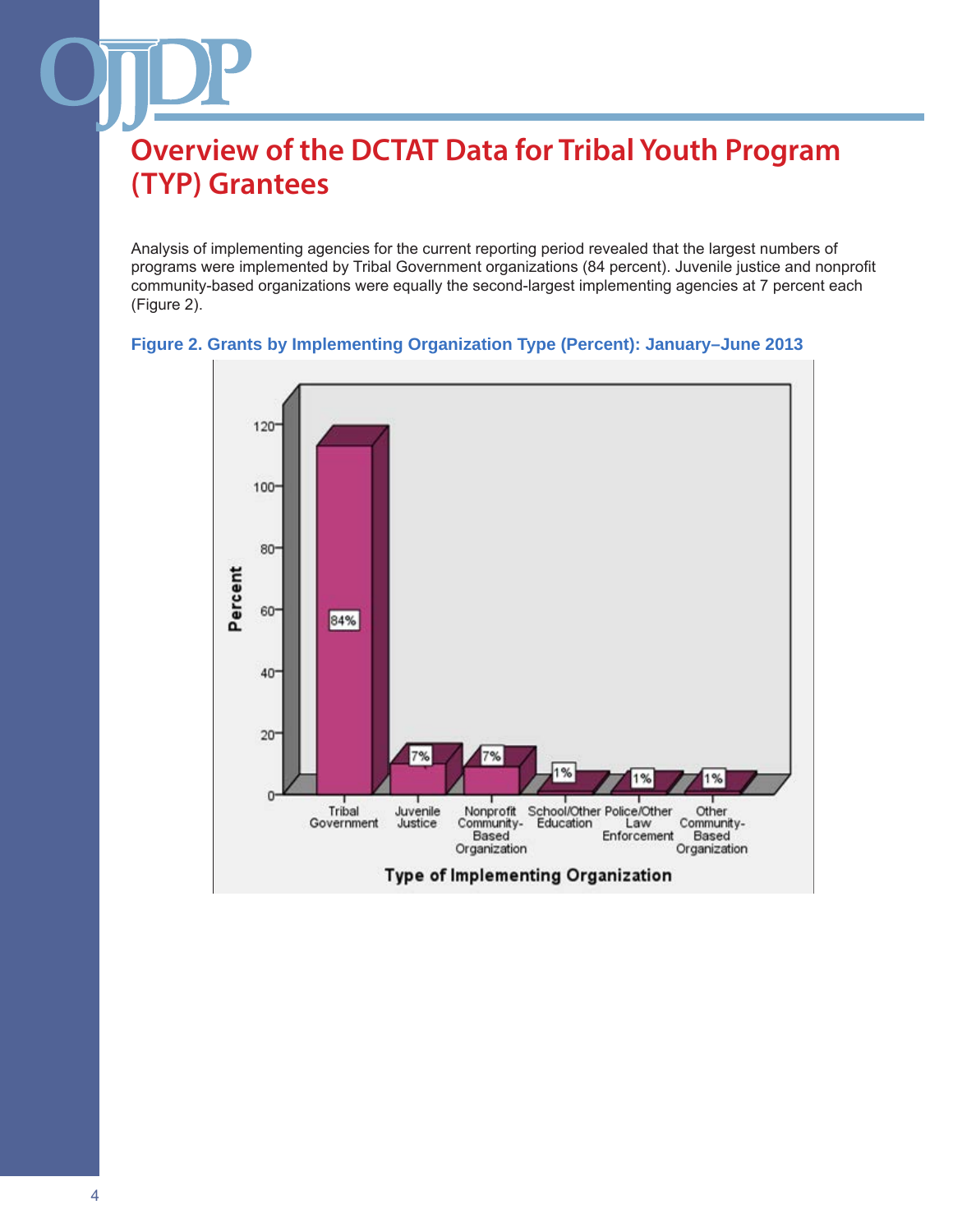Figure 3 shows grant amount allocations by program category. During the January–June 2013 reporting period, 38 percent of grantees were implementing planning year activities totaling \$43,535,938. This represents the largest program category. The second-largest category funded by TYP is for prevention services (28 percent), with \$31,207,690 of funds used to implement these programs.

### **Figure 3. Grant Allocations by Program Category (Percent): January–June 2013**

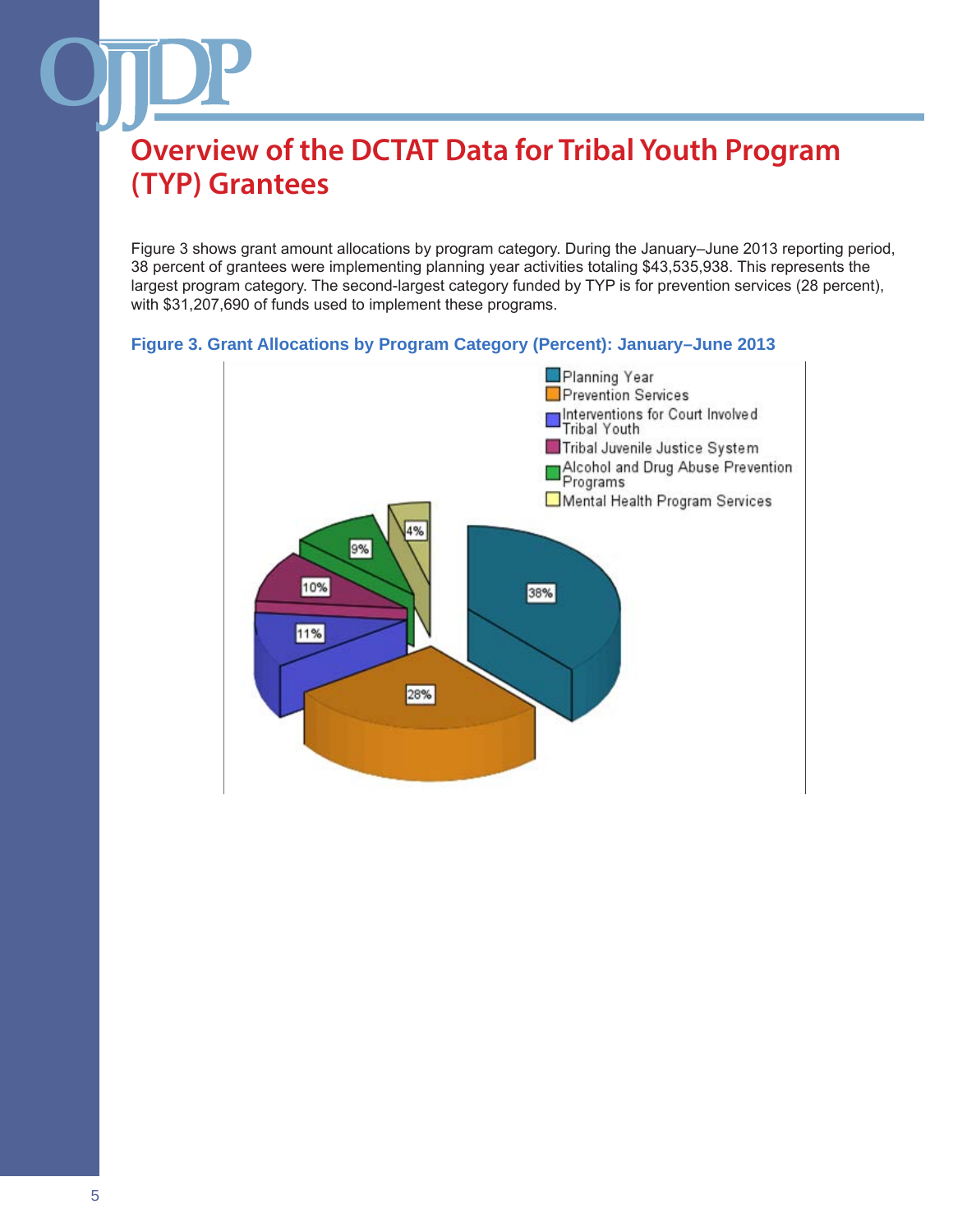Evidence-based programs and practices include program models that have been shown, through rigorous evaluation and replication, to be effective at preventing or reducing juvenile delinquency or related risk factors. A significant number of programs funded through Tribal Youth Program grants are implementing evidencebased programs and/or practices (Figure 4). In January–June 2013, about 41 percent of grantees (*n* = 56) implemented evidence-based programs and/or practices, totaling \$22,441,167.

#### **Figure 4. Percentage of Programs Implementing Evidence-Based Programs and/or Practices: January–June 2013**

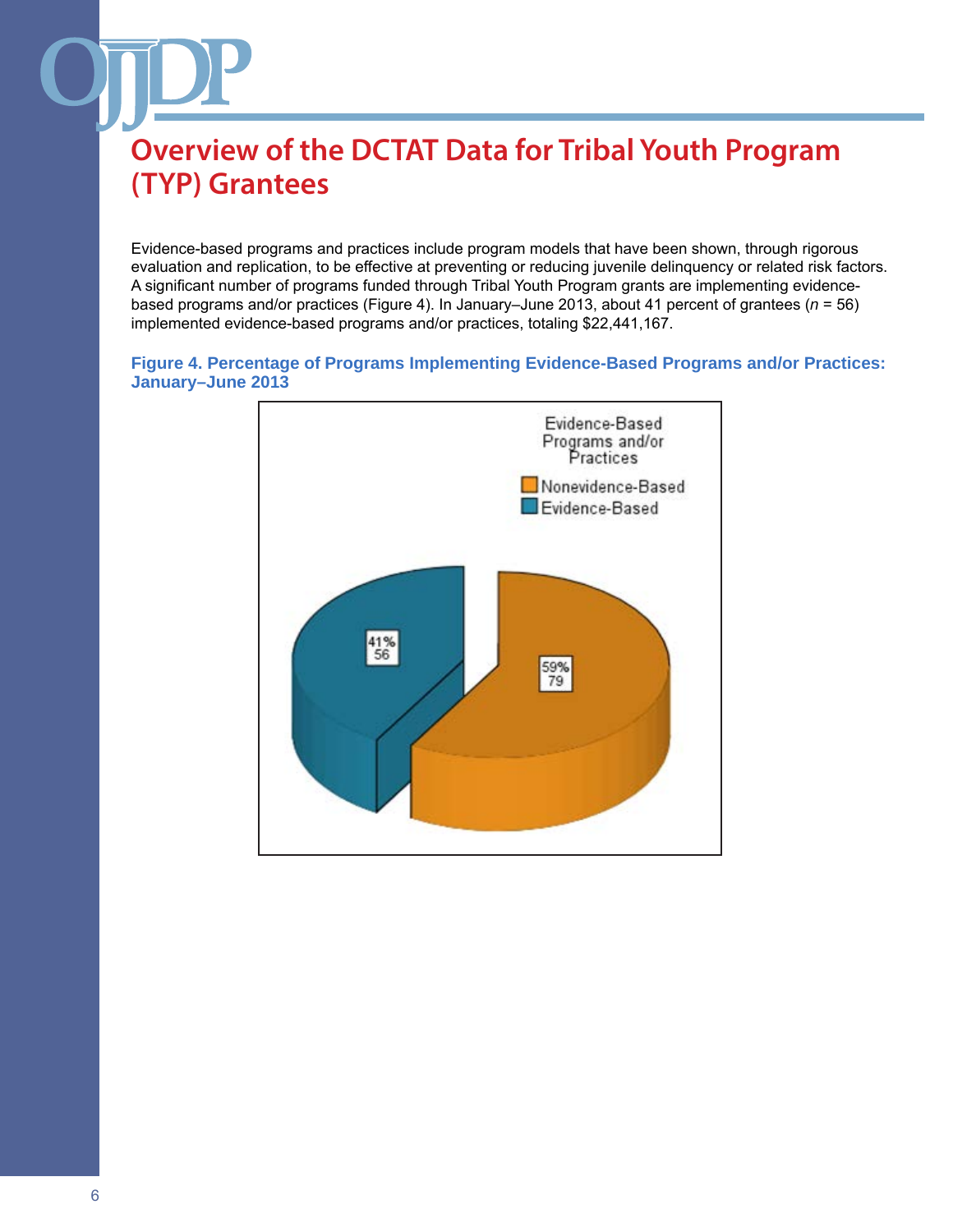Table 3 presents an aggregate of demographic data for the January–June 2013 reporting period. More specifically, the numbers in this table represent the population actually served by Tribal Youth Program grantees. Targeted services include any services or approaches specifically designed to meet the needs of the population (e.g., gender-specific, culturally based, developmentally appropriate services).

### **Table 3. Target Population: January–June 2013**

|                        | <b>Population</b>                          | <b>Grantees Serving Group During</b><br><b>Project Period</b> |
|------------------------|--------------------------------------------|---------------------------------------------------------------|
| <b>RACE/ETHNICITY</b>  | American Indian/Alaska Native              | 120                                                           |
|                        | Asian                                      | $\overline{2}$                                                |
|                        | <b>Black/African American</b>              | 10                                                            |
|                        | Hispanic or Latino (of Any Race)           | 11                                                            |
|                        | Native Hawaiian and Other Pacific Islander | $\overline{4}$                                                |
|                        | Other Race                                 | 6                                                             |
|                        | White/Caucasian                            | 20                                                            |
|                        | Youth Population Not Served Directly       | 14                                                            |
| <b>JUSTICE SYSTEM</b>  | At-Risk Population (No Prior Offense)      | 102                                                           |
| <b>STATUS</b>          | First-Time Offenders                       | 73                                                            |
|                        | <b>Repeat Offenders</b>                    | 57                                                            |
|                        | Sex Offenders                              | 12                                                            |
|                        | <b>Status Offenders</b>                    | 39                                                            |
|                        | <b>Violent Offenders</b>                   | 23                                                            |
|                        | Youth Population Not Served Directly       | 19                                                            |
| <b>GENDER</b>          | Male                                       | 116                                                           |
|                        | Female                                     | 118                                                           |
|                        | Youth Population Not Served Directly       | 16                                                            |
| <b>AGE</b>             | $0 - 10$                                   | 61                                                            |
|                        | $11 - 18$                                  | 123                                                           |
|                        | Over 18                                    | 12                                                            |
|                        | Youth Population Not Served Directly       | 16                                                            |
| <b>GEOGRAPHIC AREA</b> | Rural                                      | 71                                                            |
|                        | Suburban                                   | 15                                                            |
|                        | <b>Tribal</b>                              | 113                                                           |
|                        | Urban                                      | 15                                                            |
|                        | Youth Population Not Served Directly       | 16                                                            |
| <b>OTHER</b>           | <b>Mental Health</b>                       | 57                                                            |
|                        | <b>Substance Abuse</b>                     | 82                                                            |
|                        | Truant/Dropout                             | 74                                                            |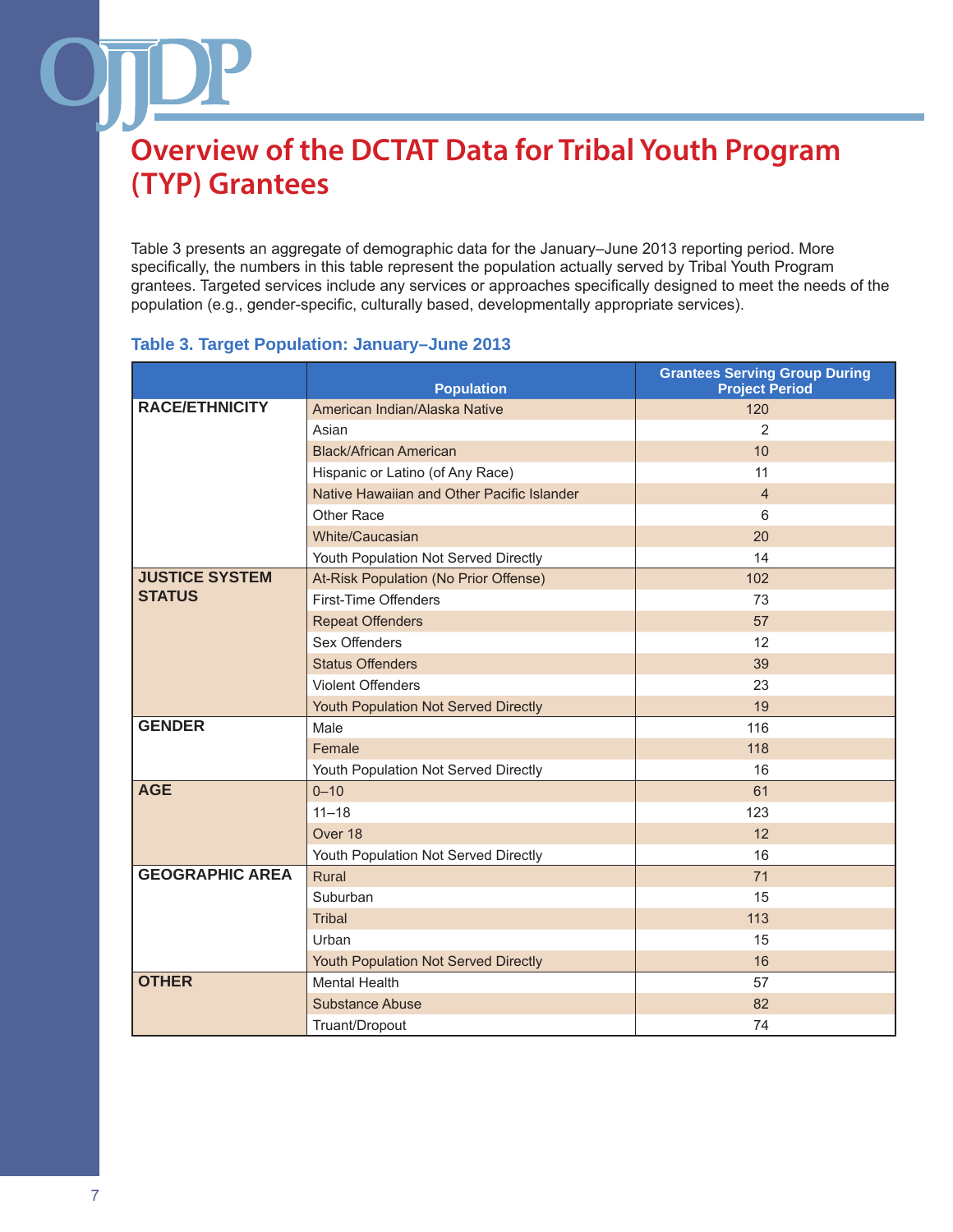### **2. Analysis of Core Measure Data from January–June 2013**

#### *2.1 Analysis of Target Behaviors: January–June 2013*

In this section, we present an analysis of the data collected on the Core Indicators by program category. Grantees were required to measure performance and track data for certain target behaviors for programs using grant funds to provide direct services to youth. Data are collected on the number of youth who demonstrate a positive change for a targeted behavior during the reporting period. The following target behavior measures focus on short-term behavioral outcomes for youth in the following program categories: Interventions for Court-Involved Tribal Youth, and Alcohol and Drug Abuse Prevention Programs. Table 4 shows that overall, 82 percent of youth exhibited a desired change in the targeted behavior measured in the short term.

| <b>Target Behavior</b> <sup>2</sup>              | <b>Youth Receiving</b><br><b>Services for Target</b><br><b>Behavior</b> | <b>Youth with Noted</b><br><b>Behavioral Change</b> | <b>Percent of Youth with</b><br><b>Noted Behavioral</b><br>Change |
|--------------------------------------------------|-------------------------------------------------------------------------|-----------------------------------------------------|-------------------------------------------------------------------|
| Social Competence                                | 1,713                                                                   | 1,461                                               | 85                                                                |
| <b>School Attendance</b>                         | 1,774                                                                   | 1,563                                               | 88                                                                |
| <b>GPA</b>                                       | 569                                                                     | 408                                                 | 72                                                                |
| <b>High School Completion</b>                    | 308                                                                     | 140                                                 | 45                                                                |
| <b>Family Relationships</b>                      | 2,773                                                                   | 2,342                                               | 84                                                                |
| <b>Job Skills</b>                                | 124                                                                     | 124                                                 | 100                                                               |
| <b>Antisocial Behavior</b>                       | 1,263                                                                   | 1,134                                               | 90                                                                |
| <b>Substance Use</b>                             | 3,718                                                                   | 2,335                                               | 63                                                                |
| Gang Resistance/Involvement                      | 1,217                                                                   | 1,095                                               | 90                                                                |
| <b>Cultural Skill Building/Cultural</b><br>Pride | 4,501                                                                   | 4,091                                               | 91                                                                |
| Total                                            | 17,960                                                                  | 14,693                                              | 82                                                                |

#### **Table 4. Short-term Performance Data on Target Behaviors: January–June 2013**

<sup>&</sup>lt;sup>2</sup> Short-term GED data have not been included in Table 4, because only one set of data was reported for the measure.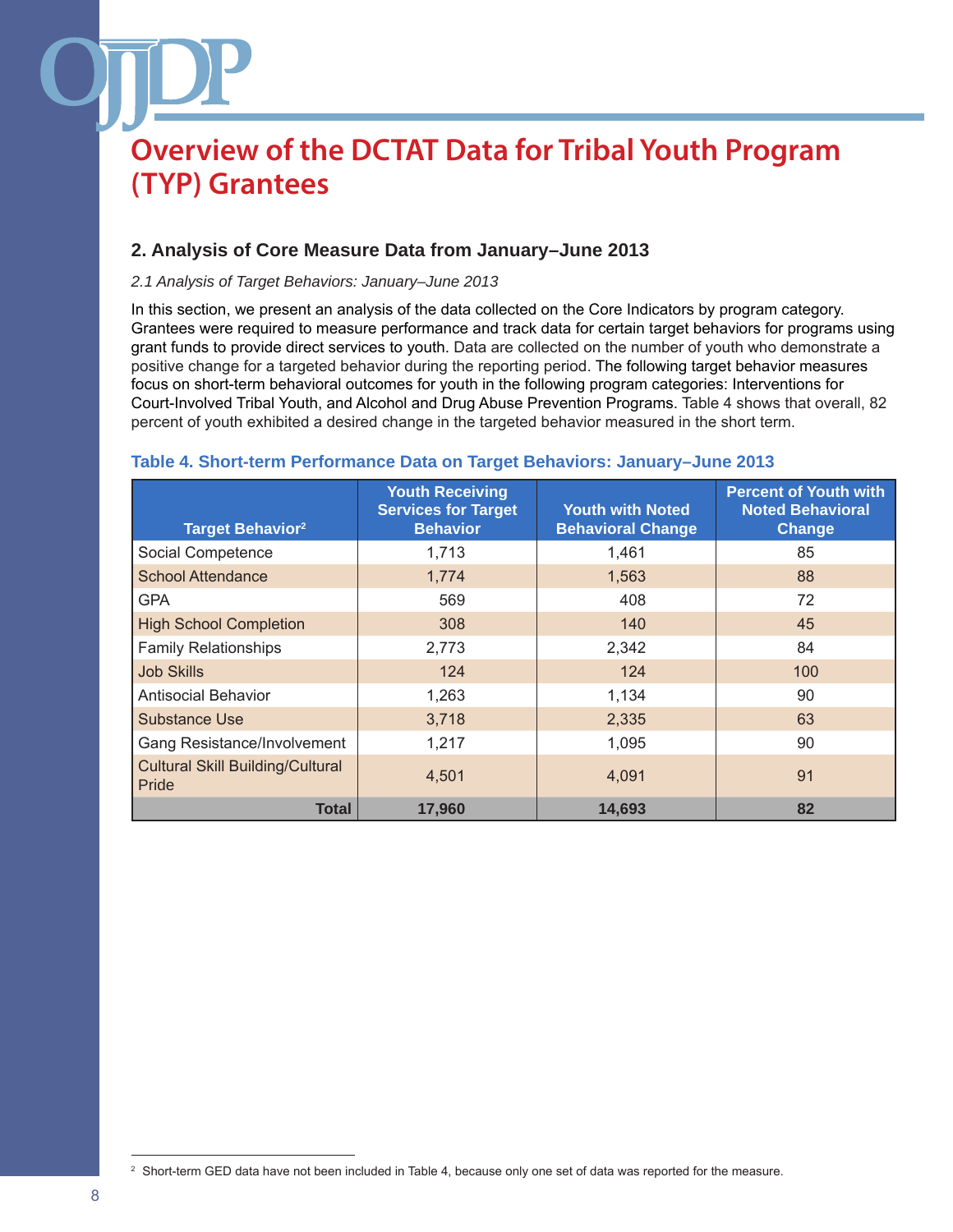Table 5 lists short-term outcomes for youth in prevention programs and shows that overall, 70 percent of youth served by Prevention Services programs exhibited a desired change in the targeted behavior.

| <b>Target Behavior</b>                           | <b>Youth Receiving</b><br><b>Services for Target</b><br><b>Behavior</b> | <b>Youth with Noted</b><br><b>Behavioral Change</b> | <b>Percent of Youth with</b><br><b>Noted Behavioral</b><br><b>Change</b> |
|--------------------------------------------------|-------------------------------------------------------------------------|-----------------------------------------------------|--------------------------------------------------------------------------|
| Social Competence                                | 2,016                                                                   | 735                                                 | 36                                                                       |
| <b>School Attendance</b>                         | 2,477                                                                   | 2,283                                               | 92                                                                       |
| <b>GPA</b>                                       | 1,236                                                                   | 773                                                 | 63                                                                       |
| <b>GED</b>                                       | 125                                                                     | 77                                                  | 62                                                                       |
| <b>High School Completion</b>                    | 362                                                                     | 205                                                 | 57                                                                       |
| <b>Job Skills</b>                                | 105                                                                     | 102                                                 | 97                                                                       |
| <b>Employment Status</b>                         | 48                                                                      | 35                                                  | 73                                                                       |
| <b>Family Relationships</b>                      | 848                                                                     | 668                                                 | 79                                                                       |
| <b>Antisocial Behavior</b>                       | 182                                                                     | 142                                                 | 78                                                                       |
| <b>Substance Use</b>                             | 1,610                                                                   | 1,289                                               | 80                                                                       |
| Gang Resistance/Involvement                      | 288                                                                     | 179                                                 | 62                                                                       |
| <b>Cultural Skill Building/Cultural</b><br>Pride | 4,722                                                                   | 3,302                                               | 70                                                                       |
| <b>Total</b>                                     | 14,019                                                                  | 9,790                                               | 70                                                                       |

### **Table 5. Prevention Services, Short-term Performance Data on Target Behaviors: January–June 2013**

#### *2.2 Analysis of Planning Year Measures: January–June 2013*

For January–June 2013, 113 grantees were eligible to report on their planning year activities. In all, 12 grantees indicated that they conducted planning activities. As shown in Table 6, 73 partnerships were developed and 195 people were trained during the reporting period. Grantees were also asked to report on the OJJDP-sponsored Tribal meetings they attended. Four percent of grantees (*n* = 4) attended the Tribal New Grantee Orientation, and 4 percent ( $n = 5$ ) indicated that they attended the Strategic Planning (StratPak) meeting.

#### **Table 6. Planning Year Activities, January–June 2013**

| <b>Performance Measure</b>                                      | <b>Data</b>        |
|-----------------------------------------------------------------|--------------------|
| Number of partnerships developed during the reporting period    | 73                 |
| Number of people trained during the reporting period            | 195                |
| Percentage of grantees attending Tribal New Grantee Orientation | $4\%$<br>$(n = 4)$ |
| Percentage of grantees attending Strategic Planning (StratPak)  | 4%<br>$(n=5)$      |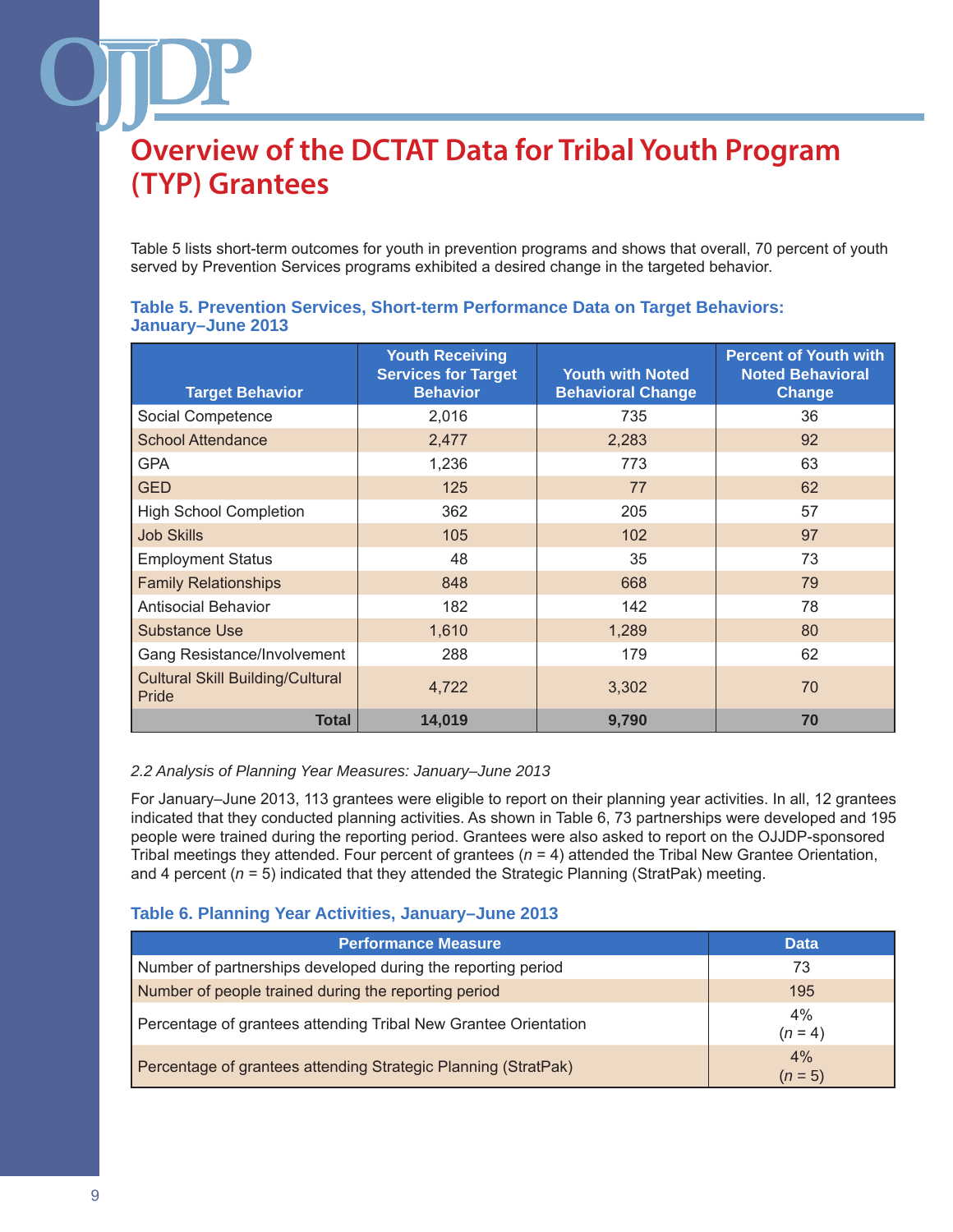Figure 5 illustrates the types of planning documents created by the Tribal Youth Program grantees. The largest number of grantees (*n =* 13) developed the following documents during the reporting period: Mission and Vision Statements, and Advisory Board documents. Many grantees developed Program Logic Model documents (*n* = 12) and Community Partnership documents (*n* = 12).



#### **Figure 5. Planning Documents Developed, January–June 2013 (***N* **= 113)**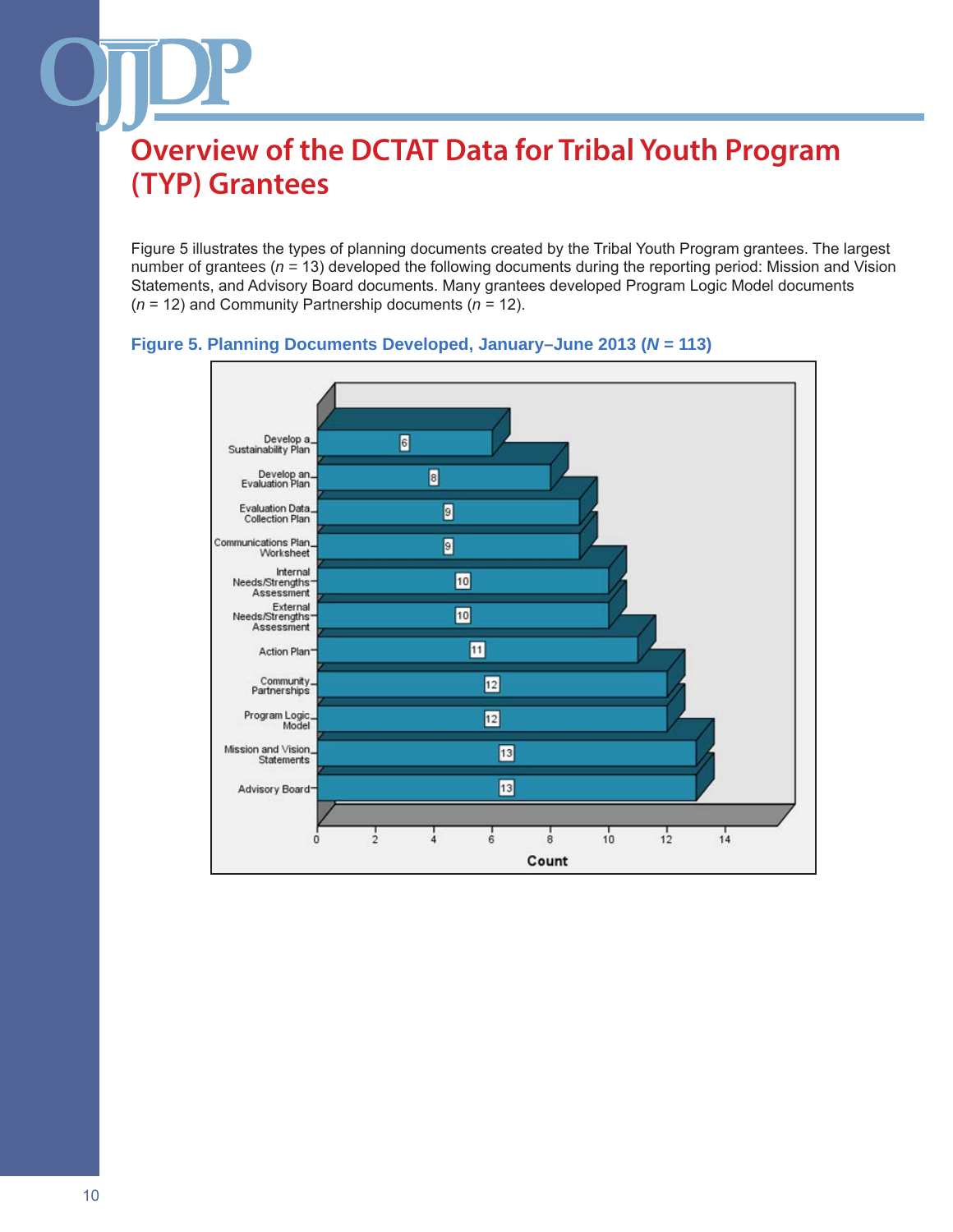#### *2.3 Analysis of Prevention/Intervention/Alcohol and Substance Abuse Prevention Measures: January–June 2013*

As shown in Table 7, 31,971 youth and/or families were served, 83 percent of whom were youth. Youth and families completed 22,480 service hours, with 79 percent completed by youth. Offending and reoffending rates were measured for program participants over both the short and long terms. Short-term data indicate that 4 percent of these youth committed an offense during the reporting period, as did 11 percent who were tracked over the long term. Short-term data indicate that 8 percent of youth reoffended during the reporting period, along with 11 percent 6–12 months after exiting the program.

### **Table 7. Prevention/Intervention/Alcohol and Substance Abuse Prevention: January–June 2013**

| <b>Performance Measure</b>                                                                     | <b>Data</b>                                     |
|------------------------------------------------------------------------------------------------|-------------------------------------------------|
| Number of program youth and/or families served during the reporting period                     | 31,971<br>Percent youth = 83%<br>$(n = 26,680)$ |
| Number of service hours program youth and/or families completed during the<br>reporting period | 22,480<br>Percent youth = 79%<br>$(n = 17,706)$ |
| Percent of program youth who offended during the reporting period (short term)                 | 4%<br>$(n = 372)$                               |
| Percent of program youth who offended during the reporting period (long term)                  | 11%<br>$(n = 76)$                               |
| Percent of program youth who were victimized during the reporting period<br>(short term)       | 5%<br>$(n = 188)$                               |
| Percent of program youth who were victimized during the reporting period (long<br>term)        | 9%<br>$(n = 26)$                                |
| Percent of program youth who were revictimized during the reporting period<br>(short term)     | 11%<br>$(n = 23)$                               |
| Percent of program youth who were revictimized during the reporting period<br>(long term)      | 5%<br>$(n = 13)$                                |
| <b>Recidivism</b>                                                                              | <b>Number</b>                                   |
| Percent of program youth who reoffend during the reporting period (short term)                 | 8%<br>$(n = 38)$                                |
| Percent of program youth who reoffend during the reporting period (long term)                  | 11%<br>$(n = 128)$                              |
| <b>Behaviors Among Alcohol/Substance Abuse Participants Only</b>                               | <b>Data</b>                                     |
| Percent of program youth who relapsed during the reporting period (overall)                    | 3%<br>$(n = 130)$                               |